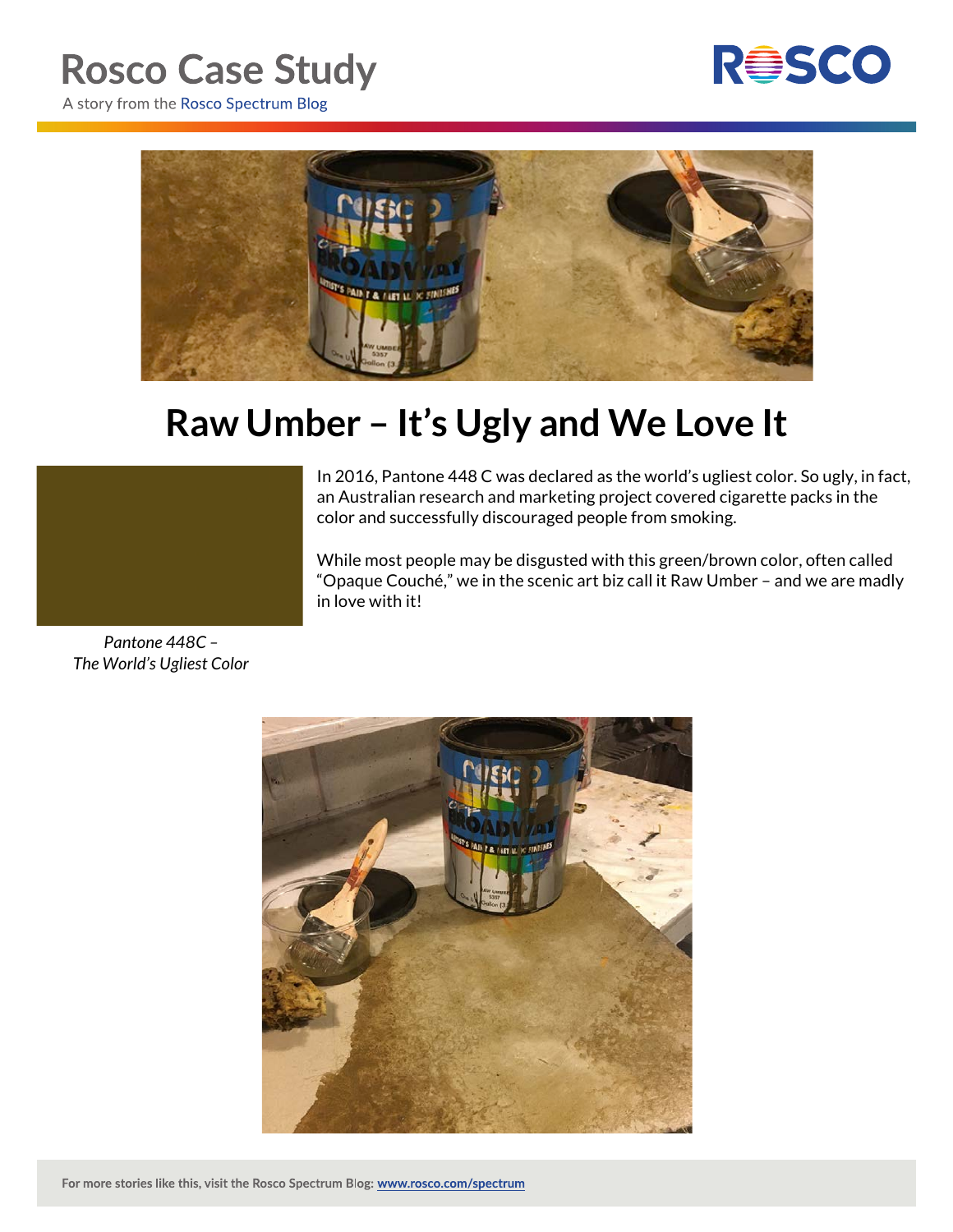Rosco's Off Broadway Raw Umber is one of the few colors most scenic, and prop artists will use straight out the can – no mixing necessary! Once it's thinned out with water, this paint makes almost anything look old, dirty, and gross with just a pass or two of thin washes and spatter.



Because this hue looks like a readily available earth tone, I'm often asked, "isn't this one of those colors I can pick up at the local paint store?" I have to say that I am unimpressed with the results. Above is a comparison that illustrates the difference between the house paint match and the original Off Broadway Raw Umber. It kind of works, but it ain't nearly as sexy and I don't find the house paint as reliable as the Off Broadway.



I painted these large vases for the Denver Center in 2007. Note how the drips & washes of Raw Umber add age to the vases and bring out their dimensionality. I also put the Raw Umber to work painting the old, grungy sidewalk set below for Penumbra Theatre Scenic Elements.